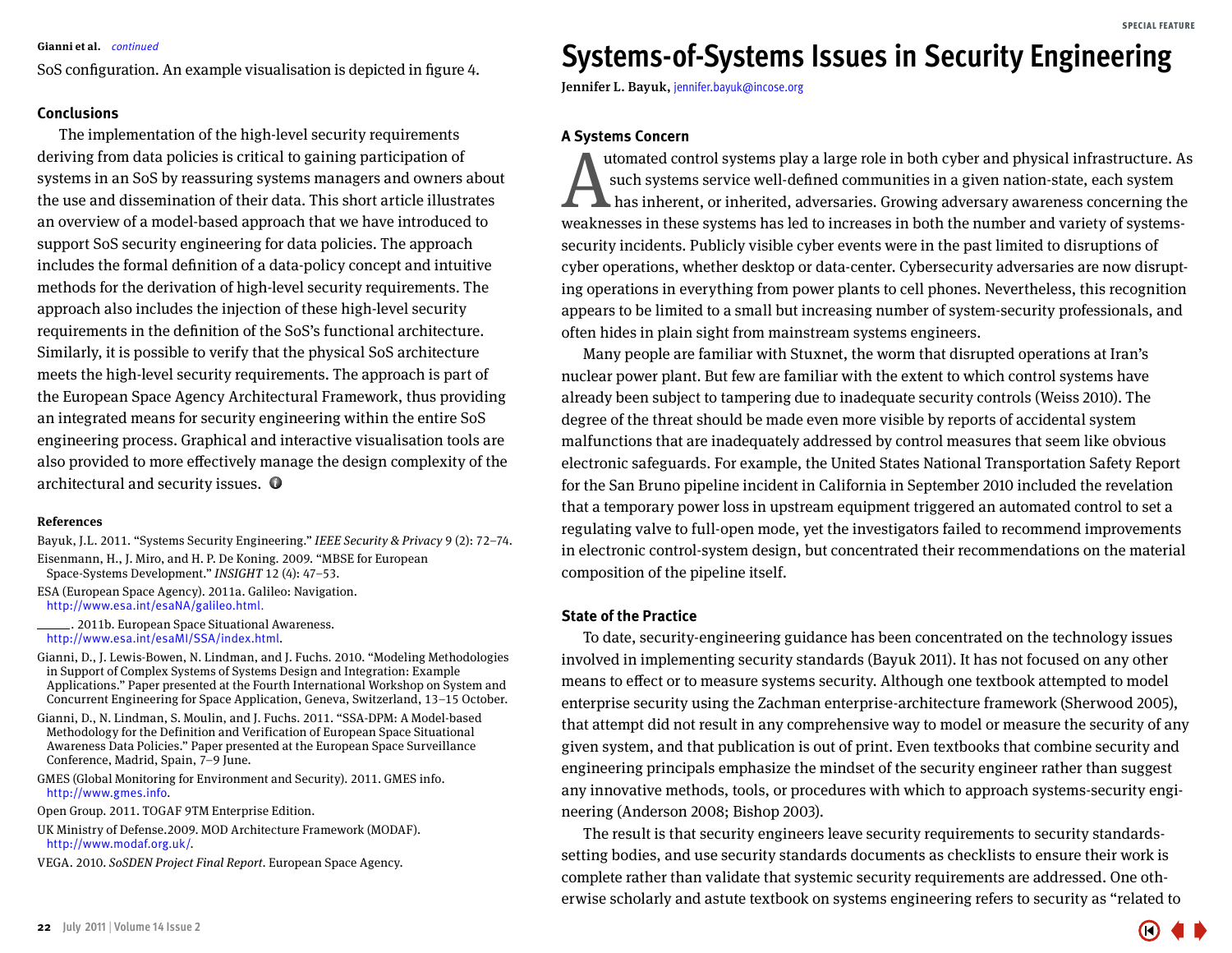system attributes that enable it to comply with regulations and standards" (Larson 2009, 114). As one colleague observed in a recent paper, "When you ask an engineer to make your boat go faster, you get the trade-space. You can get a bigger engine but give up some space in the bunk next to the engine room. You can change the hull shape, but that will affect your draw. You can give up some weight, but that will affect your stability. When you ask an engineer to make your system more secure, they pull out a pad and pencil and start making lists of bolt-on technology, then they tell you how much it is going to cost" (Horowitz 2010).

This practice makes sense to security professionals simply because they have no other way of meeting their job-function requirements. A typical security engineer is a shared resource in a vast sea of projects, who will never understand the full set of objectives for most missions. In preparation, security engineers arm themselves with a security-standards document, a hammer that turns every project into a nail. They turn over all judgment on cost–benefit trade-offs to more informed "decisionmakers" who are not well-versed on security issues, and so often not qualified to make trade-space decisions on security controls. However, this leaves the security engineer off the hook for bad security-design choices, so that everyone makes choices they can justify and nobody is responsible for overall system security. The situation is exacerbated by the fact that intelligent design is rarely applied to the security-control alternative choices because the security-standards document has already supplied them.

The state of the security-engineering practice was recently the subject of a research program at the Systems Engineering Research Center (http://www.sercuarc.org/). The goal of the project was to bring an empirical approach to the study of systems-



Figure 1. SERC approach to systems-security engineering security engineering, and to establish a foundation upon which security research results may effectively address systemic security issues going forward. The output of the project was a roadmap for systems-security research (Bayuk 2010). The report emphasized that progress in system-security research must follow a scientific process that includes clear problem statements, thorough problem-background descriptions including a full literature review, clearly defined solution criteria, and a proposed hypothesis, formulated to shed light on a solution and how it may be proven or disproven. The idea is to challenge the assumption that anyone can in advance create a list of technology-control measures that will apply to every project, even all projects in a given domain. The general approach is illustrated in figure 1.

## **Issues Relating to Systems of Systems**

Security issues in systems of systems include all the security issues faced by individual systems, and systems of systems also introduce issues related to transitivity and composition, the most obvious of which concerns trust. Trust is a recurring security issue in the literature of SoS security. Though no generally agreed-upon definition of trust exists in any systems context, the foundations of many SoS securityplanning processes are littered with assumptions concerning trust models.

For example, consider the case of the National Health Information Network in the United States (see US Department of Homeland Security 2011). In this network, any health-care provider, including a doctor's office, will be a node on a network with the ability to pull down any health-care records in a national virtual repository created by a system of cooperating systems. Yet the primary control at each network interface is a data-use and reciprocal-support agreement (DURSA), which is a legal document, as opposed to any data-level security features. The plan is to shift the burden of security engineering down to every doctor's office rather than to address it at the SoS planning stages. Although this may be an extreme example, overreliance on trust models is rampant in the SoS projects and has been since the dawn of the Internet.

Even when SoS planning seems confined to a single enterprise, trust assumptions enable systems engineers to overlook security issues. As enterprises sequentially develop new systems and modernize existing systems that support various functions or various organizations, they rely on business partners and services to support various automated interfaces. They contractually obligate compliance with industry security standards rather than incorporating security as a design requirement for the emergent SoS. For example, data-security breaches in payment-card processors and credit-reporting companies allow banks to disclaim responsibility for privacy breaches. It is a common occurrence that both internal and external systems that were originally independent are integrated to achieve greater value, resulting in an SoS where security issues are pushed further and further away from the original system scope.

Even when both the SoS planning and the operations environment are confined to a single enterprise, trust assumptions act as security blinders. While the overall SoS serves the enterprise, each individual system lifecycle may be managed and operated by a different organization. Each organization manages its own risk-assessment process, and security requirements for data handling in one organization do not necessarily translate to another. This was the root cause of the Heartland Payment Systems security breach in January 2009, where corporate operations managed a network that was used to deploy management utilities into their credit-card network, but the security of that network did not meet the standards for credit-card networks, and it became the back door through which the hackers stole credit-card data (Mogull 2009).